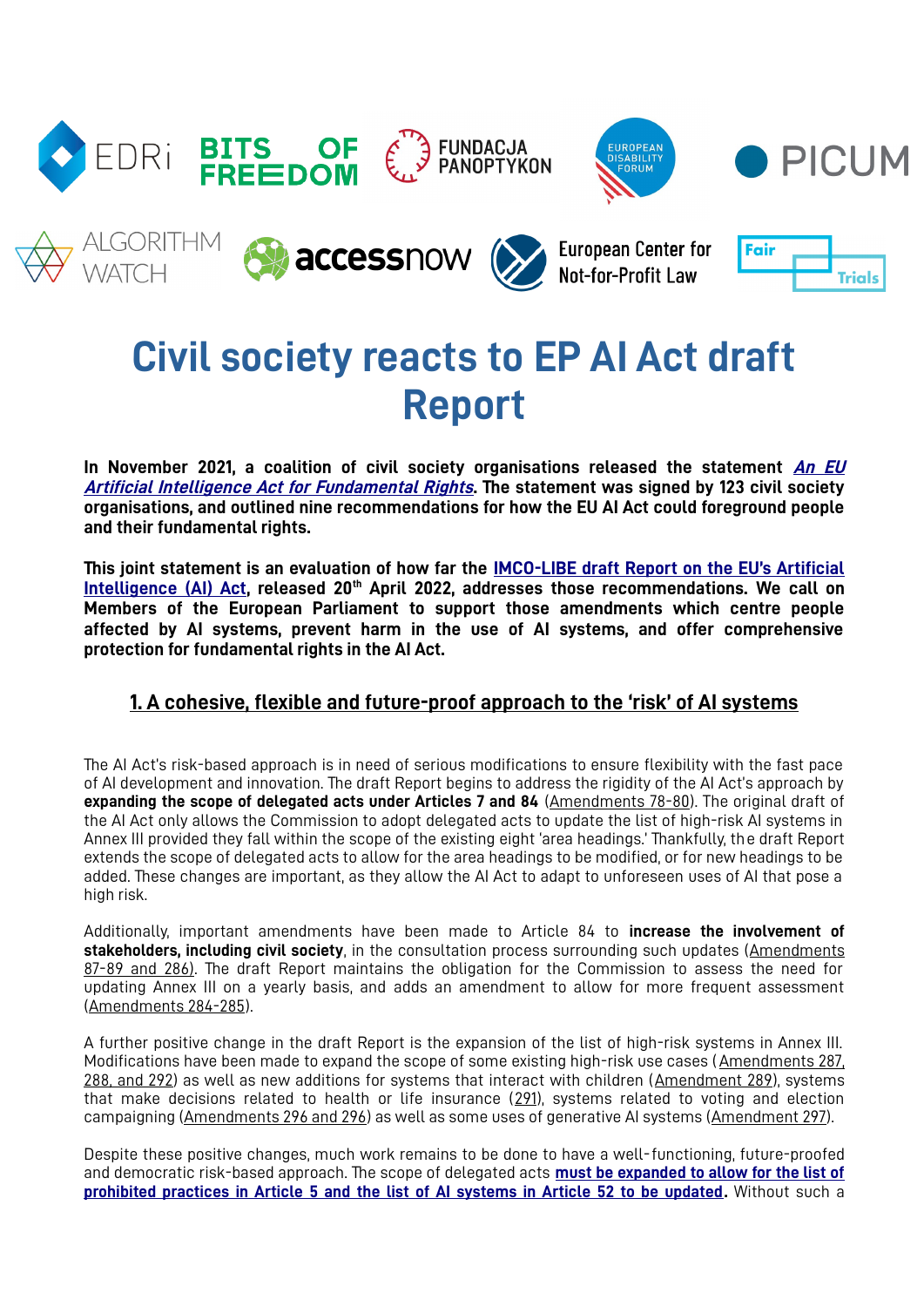possibility to update these risk categories, the AI Act will remain rigid, with two closed lists of systems that could easily become outdated in the fast-moving world of AI development.

Furthermore, the draft Report has neglected to add any new biometric systems to Annex III, despite the fact that **[systems that utilise our biometric data inherently pose a high risk to fundamental rights](https://edri.org/wp-content/uploads/2022/05/Strictly-regulate-high-risk-uses-of-biometrics-Civil-Society-Amendments-AI-Act-FINAL.pdf).** There have also been no amendments in Annex III to expand the number of AI systems that pose a high-risk in migration management, such as predictive analytics, systems used for monitoring and surveillance in border control and biometric identification systems.

#### **2. Prohibitions on AI systems posing an unacceptable risk to fundamental rights**

It is vital that the list of 'prohibited AI practices' is expanded to cover all systems that are proven to pose an unacceptable risk of violating fundamental rights, and that Article 5 can be updated to account for unacceptable uses in the future (see in section 1). The draft Report does not go far enough towards this aim.

One such unacceptable use of AI is 'predictive policing' i.e. the use of AI systems by law enforcement and criminal justice authorities to make predictions, profiles or risk assessments for the purpose of predicting crimes. The introduction of a prohibition on predictive systems is positive to prevent the use of systems that target individuals, undermining the presumption of innocence and reinforcing racial profiling (Amendment 76).

However, **the proposed prohibition would arguably not include 'place-based' predictive policing systems.** This means that EU negotiators remain unclear on the use of AI systems to predict if crimes are likely to be committed in certain neighbourhoods. Yet, place-based predictive policing systems are equally harmful; extensive research has shown how they [reinforce discriminatory policing practices](https://www.enar-eu.org/data-driven-policing-is-leading-to-racial-profiling/) based on historical policing patterns, enhance the over-surveillance and criminalisation of racialised and working class communities, and equally challenge the [presumption of innocence,](https://www.fairtrials.org/articles/news/ai-act-eu-must-ban-predictive-ai-systems-in-policing-and-criminal-justice/) on a collective basis.

Improvements have been made to the problematic definitions of biometric categorisation and emotion recognition, largely thanks to the inclusion of a new definition of 'biometrics-based data' (Amendment 64) and the modifications of the definition of emotion recognition and biometric categorisation (Amendments 67 & 68). However, the draft Report has not made any further amendments to address the wide range of harms caused by the use of other biometric systems. As recommended in our Civil Society Statement, **the AI Act must introduce further bans on [emotion recognition,](https://www.accessnow.org/AIAct-emotion-recognition) as well as on [biometric categorisation systems](https://www.accessnow.org/AIAct-biometric-categorisation)** used to track, categorise and/ or judge people in publicly accessible spaces and systems which amount to AI physiognomy by using data about our bodies to make problematic inferences about personality, character, political and religious beliefs.

Disappointingly, no amendments have been made to improve the existing prohibitions in Article 5 in line with civil society recommendations, including on remote biometric identification (RBI). The disproportionate violation of fundamental rights posed by the use of RBI in public means that **[nothing short of a full ban on](https://edri.org/wp-content/uploads/2022/05/Prohibit-RBI-in-publicly-accessible-spaces-Civil-Society-Amendments-AI-Act-FINAL.pdf) all uses (real-time and post) by all [actors \(public and private\) in publicly accessible spaces is needed](https://edri.org/wp-content/uploads/2022/05/Prohibit-RBI-in-publicly-accessible-spaces-Civil-Society-Amendments-AI-Act-FINAL.pdf)** – without exceptions.

Moreover, the draft Report fails to address the alarming lack of prohibitions for the use of AI systems in the migration context. **In order to ensure the protection of migrants and people on the move, [specific](https://edri.org/wp-content/uploads/2022/05/Migration_2-pager-02052022-for-online.pdf)  [prohibitions must be added to Article 5](https://edri.org/wp-content/uploads/2022/05/Migration_2-pager-02052022-for-online.pdf), such as on the use of AI-based individual risk assessment and profiling systems** (as they undermine the right to non-discrimination and prejudice the fairness of migration procedures), **on AI polygraphs, and on predictive analytic systems used to interdict, curtail and prevent migration.**

#### **3. Obligations on users ( deployers ) of high-risk AI systems to facilitate accountability to those impacted by AI systems**

The draft Report takes positive steps in the direction of balancing the responsibilities of providers and users in the AI act. For example, the co-rapporteurs have included data quality (Amendment 99) and human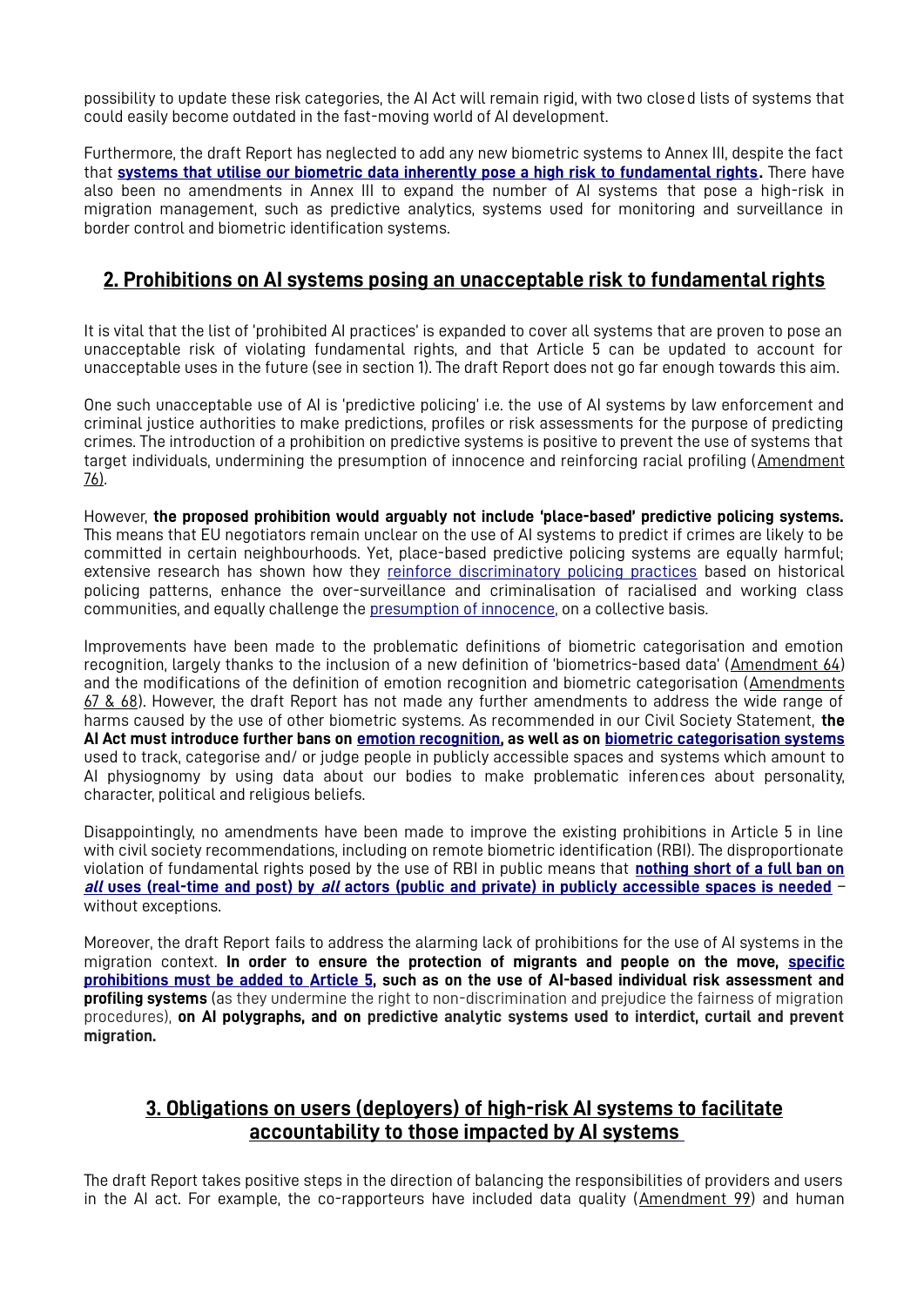oversight requirements on users when deploying high-risk systems (Amendments 136-8), and require that public authority users of high-risk systems register in the Article 60 public database (see section 4). Further, the report introduces an obligation on all users of high-risk systems to inform persons affected by them if those systems make or assist in making decisions related to them (see section 5). These adjustments provide an important baseline accountability framework for users of high-risk AI.

However, **the draft Report omits the crucial obligation to ensure the accountability of users deploying high risk AI systems: fundamental rights impact assessments before deployment.** Without this, the AI act will not offer a meaningful framework of accountability of those deploying high-risk AI. Requiring users to conduct and publish their assessment of the likely impact of AI systems on fundamental rights, the environment and the broader public interest is necessary to ensure there is contextual information about how such systems will affect people and society, including full transparency as to how users intend to mitigate those harms. As highlighted by some Member States,<sup>[1](#page-2-1)</sup> [mandatory impact assessments are a](https://edri.org/wp-content/uploads/2022/05/Obligations-on-users-AIA-Amendments-17022022.pdf) **[crucial measure to ensure foresight and accountability for potential AI-related harms](https://edri.org/wp-content/uploads/2022/05/Obligations-on-users-AIA-Amendments-17022022.pdf)**.

# <span id="page-2-0"></span>**4. Consistent and meaningful public transparency**

We welcome the co-rapporteurs' efforts to improve public access to information about AI systems. The public database foreseen in the initial version of the AI Act would only contain information on high-risk systems registered by their providers. The draft Report takes a good step towards meaningful public transparency as it extends the database to uses of high-risk systems in the public sector (Amendment 172). Hence, not only providers but also users of high-risk systems – if they are public authorities – would be under an obligation to register their use of high-risk AI systems. This will undoubtedly help the public to find out where, by whom and for what purpose high-risk AI systems are actually used and not only stimulate the debate but also allow for public scrutiny over the use of AI. This is key because the risks that come with a system highly depend on the context in which it is used.

However, **the draft Report does not go far enough in terms of [public transparency over all high-risk use](https://algorithmwatch.org/en/wp-content/uploads/2022/04/Database-issue-paperApril2022.pdf) [cases in the EU database](https://algorithmwatch.org/en/wp-content/uploads/2022/04/Database-issue-paperApril2022.pdf).** It lacks an obligation for private entities to register their use of a high-risk AI system. This leaves a significant gap in public transparency as to how the private sector uses high-risk AI systems, particularly as such systems can produce crucial impacts on people's lives, rights and well-being, for example in the labour market. Lastly, it is a great step forward that public authorities would need to register uses of high-risk AI, but due to their unique role and responsibilities, this obligation should extend beyond the category of high-risk: **information on all uses of AI systems by public authorities, regardless of the systems' risk level, should be made public in the EU database.** Transparency is a necessary – though not yet sufficient – condition to holding not only those who provide but also those who deploy AI systems accountable.

# **5. Meaningful rights and redress for people impacted by AI systems**

We welcome the co-rapporteurs' proposal to address one of the major gaps of the AI Act – the lack of tools for people affected by AI systems to challenge harmful or discriminatory uses. Amendments 269 and 270 would guarantee that **individuals can complain to national authorities and seek a remedy** if their health, safety or fundamental rights have been breached. This will help make the requirements and safeguards envisioned by the Act a reality.

We also welcome the introduction of an obligation on users of high-risk AI systems to **inform affected people that they are subject to an AI system** (Amendment 145). However, this provision should not only include the obligation to provide a mere notification that an AI system is in use, but [should also detail](https://panoptykon.org/sites/default/files/meaningful_transparency_for_people_affected_by_ai_art_52_aia_without_amendment_text.pdf) [additional information that is key for meaningful transparency](https://panoptykon.org/sites/default/files/meaningful_transparency_for_people_affected_by_ai_art_52_aia_without_amendment_text.pdf). At a minimum, **affected people should be able to find out about the purpose of the system, what rights they have** (e.g. the right to complain

<span id="page-2-1"></span>[<sup>1</sup>](#page-2-0) Members of the Dutch Parliament have approved a mandate to require mandatory human rights impact assessments on AI systems: [https://www.tweedekamer.nl/downloads/document?id=0e431141-55f0-4357-beb5-](https://www.tweedekamer.nl/downloads/document?id=0e431141-55f0-4357-beb5-73b5d631b4c5&title=Motie%20van%20de%20leden%20Bouchallikh%20en%20Dekker-Abdulaziz%20over%20verplichte%20impactassessments%20voorafgaand%20aan%20het%20inzetten%20van%20algoritmen%20voor%20evaluaties%20van%20of%20beslissingen%20over%20mensen%20.pdf) 73b5d631b4c5&title=Motie%20van%20de%20leden%20Bouchallikh%20en%20Dekker-Abdulaziz%20over [%20verplichte%20impactassessments%20voorafgaand%20aan%20het%20inzetten%20van%20algoritmen%20voor](https://www.tweedekamer.nl/downloads/document?id=0e431141-55f0-4357-beb5-73b5d631b4c5&title=Motie%20van%20de%20leden%20Bouchallikh%20en%20Dekker-Abdulaziz%20over%20verplichte%20impactassessments%20voorafgaand%20aan%20het%20inzetten%20van%20algoritmen%20voor%20evaluaties%20van%20of%20beslissingen%20over%20mensen%20.pdf) [%20evaluaties%20van%20of%20beslissingen%20over%20mensen%20.pdf](https://www.tweedekamer.nl/downloads/document?id=0e431141-55f0-4357-beb5-73b5d631b4c5&title=Motie%20van%20de%20leden%20Bouchallikh%20en%20Dekker-Abdulaziz%20over%20verplichte%20impactassessments%20voorafgaand%20aan%20het%20inzetten%20van%20algoritmen%20voor%20evaluaties%20van%20of%20beslissingen%20over%20mensen%20.pdf)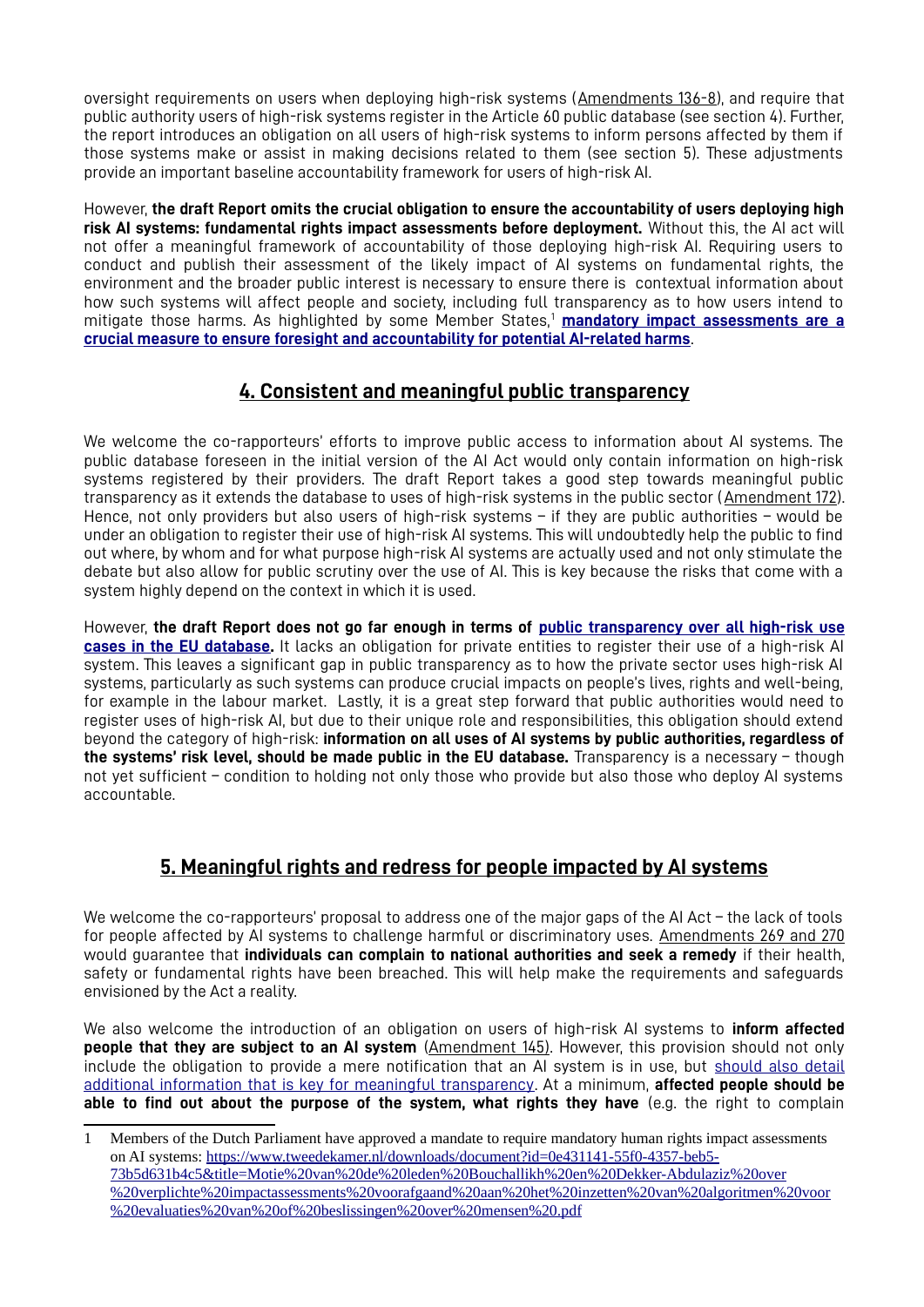mentioned above) **and where they can find more information about the functioning and logic of the system**. The Parliament should also consider extending these basic transparency rights to other systems which affect people but have not necessarily been classified as high-risk (e.g. systems which personalise prices or services).

Two key mechanisms for ensuring that AI systems are kept to account are also missing in the draft Report. First, the co-rapporteurs must include **the right to explanation of individual decision-making**. Understanding why a system produced a certain prediction or assessment in an individual case is crucial for challenging discriminatory or otherwise harmful outcomes. At the same time, existing legislation, in particular data protection laws, do not directly envision the right to explanation understood as providing information of how the general logic of the system has been applied in a specific case. Even if such a right is to be interpreted from Article 22 of the General Data Protection Regulation (GDPR), it might only apply to decisions made by AI systems without any human involvement, which will most likely not cover any highrisk AI system.

Second, the draft Report lacks a **mechanism for participation of public interest organisations in the investigation and enforcement process** by making it possible for them to trigger an investigation into the system in the case of identified violations of fundamental rights. **It is vital that the AI Act ensure a [full](https://edri.org/wp-content/uploads/2022/05/Rights-and-Redress-AIA-Amendments-for-online.pdf) [range of rights and redress mechanisms for people affected](https://edri.org/wp-content/uploads/2022/05/Rights-and-Redress-AIA-Amendments-for-online.pdf) by AI systems.**

# **6. Accessibility throughout the AI life-cycle**

**Unfortunately, no improvements were made in the draft Report to ensure accessibility requirements for AI systems.** To truly ensure that AI systems are 'trustworthy' and work for all people, the **[AI Act must include](https://www.edf-feph.org/publications/ensure-horizontal-and-mainstreamed-accessibility-requirements-for-all-artificial-intelligence-ai-systems-and-use/) [accessibility requirements in compliance with the European Accessibility Act](https://www.edf-feph.org/publications/ensure-horizontal-and-mainstreamed-accessibility-requirements-for-all-artificial-intelligence-ai-systems-and-use/)** (Directive 2019/882), to ensure that accessibility is guaranteed for all AI systems and throughout their deployment. It is not sufficient that accessibility be included only in Codes of Conduct as voluntary measures; accessibility must be mandated for the development and deployment of all AI systems.

Furthermore, accessibility should be mainstreamed throughout the AI Act, including with reference to the information and transparency clauses in the Regulation, the EU database, the rights of natural persons to be notified and seek an explanation, and within any future obligation on fundamental rights impact assessments. Finally, accessibility should be ensured in all consultation and involvement of rights-holders and civil society organisations when implementing this Regulation.

### **7. Sustainability and environmental protections when developing and using AI systems**

Regrettably, the draft Report does **not include an obligation for providers and/or users to include information regarding the environmental impact of developing or deploying AI systems**. Moving forward, legislators must introduce [public-facing transparency requirements](https://algorithmwatch.org/en/wp-content/uploads/2022/04/Sustainability-issue-paper-April2022.pdf) on the resource consumption and greenhouse gas emission impacts of AI systems – a first step towards ensuring that AI systems are developed and used in a resource-friendly way that respects our planetary boundaries.

## **8. Improved and future-proof standards for AI systems**

The draft Report takes some positive, but far from sufficient, steps to improve the standardisation process. Amendments 160 and 161 require that the standardisation and specification processes ensure a balanced representation of interests and participation of relevant stakeholders, a key demand of civil society. Pointing to the major concern that standardisation organisations tend to be opaque private bodies largely dominated by industry actors, civil society demanded that data protection authorities, civil society organisations, SMEs and environmental, consumer and social stakeholders are represented and enabled to effectively participate in AI standardisation and specification-setting processes. It is to be seen how effective this guarantee of meaningful representation in the standardisation process will be. It could be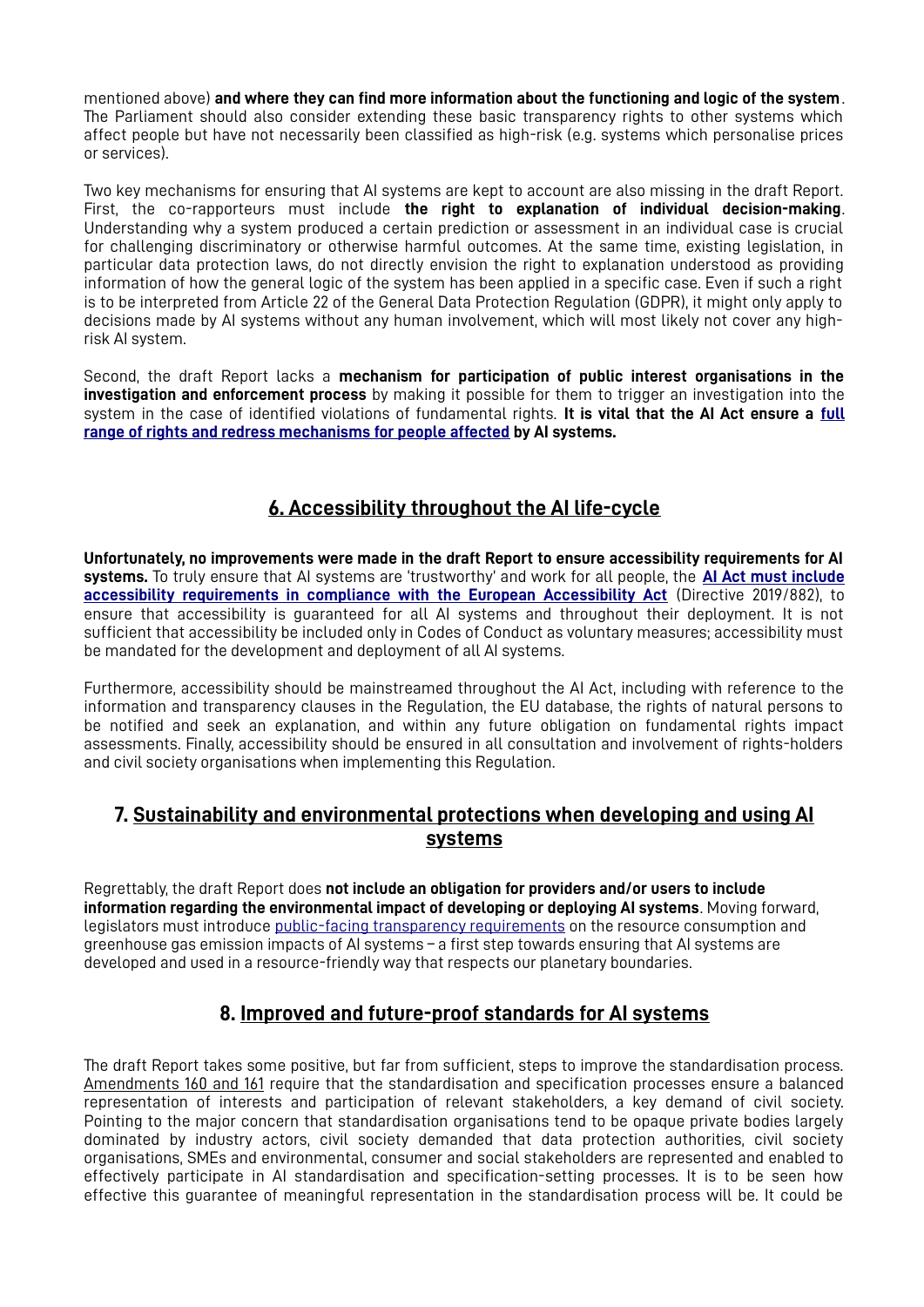improved by clearer language in Articles 40 and 41 as to the nature of this obligation, including the specific reference to the aforementioned stakeholders from civil society.

Most importantly, however, the draft Report does not address a core flaw of the use of the standardisation process within the AI Act, which is the risk that some fundamental rights and legal issues may be determined by the standardisation process, meaning substantive decisions could be made in an undemocratic way. **[The Act needs to explicitly set clear and comprehensive political rules on the aspects](https://edri.org/wp-content/uploads/2022/05/The-role-of-standards-and-standardisation-processes-in-the-EUs-Artificial-Intelligence-AI-Act.pdf) [of the Act that will be subject standardisation,](https://edri.org/wp-content/uploads/2022/05/The-role-of-standards-and-standardisation-processes-in-the-EUs-Artificial-Intelligence-AI-Act.pdf) in order to limit the scope of harmonised standards established in Article 40 to what is actually within the competence of standardisation organisations** (which is to translate the political decisions of the co-legislators into technical standards). Fundamental rights must not be subject to standardisation**.** This will ensure that the overall authority to ensure that AI systems comply with fundamental rights principles and perform oversight of non-technical issues remains within the remit of the legislative process and the relevant authorities.

### **9. A truly comprehensive AIA that works for everyone**

The co-rapporteurs make some notable attempts to improve the enforcement of the AI Act, including with an enhanced role and more independence for the EU Artificial Intelligence Board, and an improved reference to the participation and consultation of stakeholders. It is also positive to see the specific inclusion of reporting obligations on national supervisory authorities on uses of prohibited AI systems, as well as misuses (Amendment 247).

However, the draft Report leaves a number of unaddressed flaws with respect to the scope of the AI Act, limiting the potential of the AI Act as legislation to protect the rights of all. Specifically, **co-rapporteurs did not amend Article 83 to remove the exemption for AI systems as part of large-scale EU IT databases from the scope of the AI Act**. As [outlined by civil society](https://www.accessnow.org/AIAct-migration), this exclusion allows such systems to avoid necessary oversight. This is damaging for the fundamental rights of people on the move, as the large-scale IT systems at stake affect almost all third-country nationals, and all of these systems involve or intend to involve AIbased systems that would be otherwise classified as 'high-risk' under the Regulation. Without any reasonable justification, this exemption presents severe fundamental rights harms and presupposes a differential approach to fundamental rights when migration is the subject matter and people on the move are the rights-holders. The exemption in article 83 must be removed by legislators.

## **Outstanding issues for the AI Act**

Lastly, the draft Report proposes a series of other amendments with potential implications for fundamental rights and the overall working of the AI Act. Firstly, co-rapporteurs propose the removal of the Article 47 derogation from the conformity assessment procedure. This is a welcome improvement, noting that the use of AI for reasons of public security requires more than ever that the system meets the requirements laid out in the Regulation. Moving forward, **it is vital that legislators resist attempts to override technical and potential fundamental rights safeguards in the name of ill-defined and broad conceptions of 'security'**. The scope of the AI Act must not unduly exclude AI systems used for national security.

Further, **the draft Report fortunately does not introduce changes to the definition of AI**. While members of other committees (JURI and ITRE), as well as the Slovenian presidency's compromise text, have attempted to narrow down the definition of AI - [despite recommendations to the contrary from civil society](https://www.accessnow.org/cms/assets/uploads/2021/11/AI_Act_Statement_November_2021.pdf) and [academics](https://www.wired.com/story/artificial-intelligence-regulation-european-union/) - the draft Report is to be commended for keeping the definition broad. This broad scope is essential to safeguard both fundamental rights and innovation, as a narrow definition focused only on machine learning would arbitrarily exclude systems with an impact on people's rights and disincentivise the use of cutting-edge techniques.

In addition, the **draft Report has not added problematic loopholes for so-called general purpose AI systems.** While particular treatment for such systems may indeed be advisable, what we have seen to date are problematic loopholes for providers of such systems that would essentially let some of the largest AI providers escape regulatory scrutiny. Any amendments to the text adding specific provisions for general purpose AI systems should add tailored obligations to capture the specific challenges such systems pose, to ensure a balanced and effective regulatory approach.